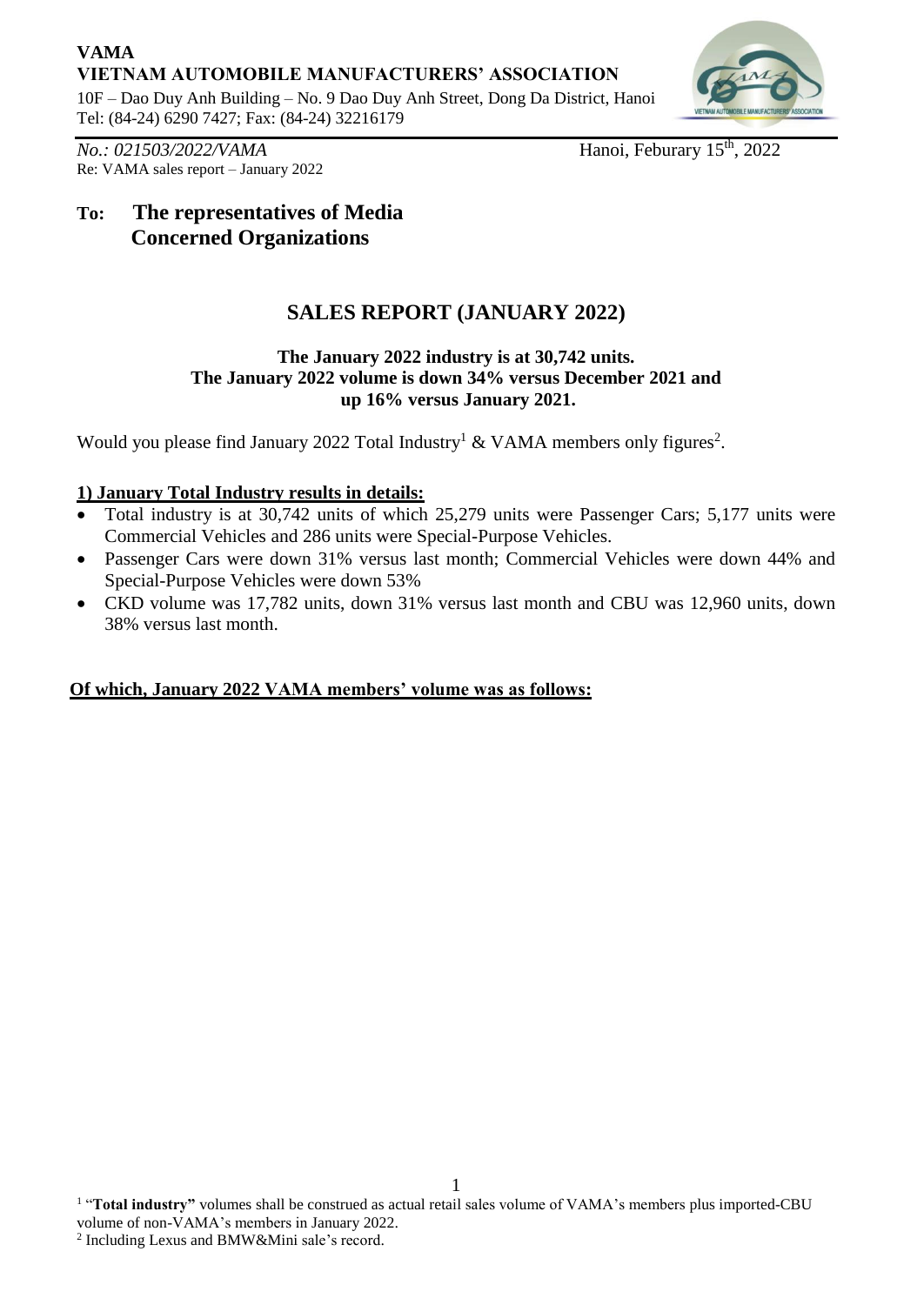|                        |                                                                        |                          | Sales - January 2022     |                  |                          |                          | <b>Sales - YTM 2022</b>  |                  |                          |
|------------------------|------------------------------------------------------------------------|--------------------------|--------------------------|------------------|--------------------------|--------------------------|--------------------------|------------------|--------------------------|
| N <sub>0</sub>         | <b>Vehicle Type</b>                                                    | <b>North</b>             | Central                  | South            | <b>Total</b>             | <b>North</b>             | Central South            |                  | <b>Total</b>             |
| I                      | Passenger cars (PC)                                                    |                          |                          |                  |                          |                          |                          |                  |                          |
| 1                      | <b>Sedans</b>                                                          | 3,953                    | 1,782                    | 2,917            | 8,652                    | 3,953                    | 1,782                    | 2,917            | 8,652                    |
| $\overline{c}$         | Sport utility vehicles (SUV)                                           | 3,543                    | 1,460                    | 2,808            | 7,811                    | 3,543                    | 1,460                    | 2,808            | 7,811                    |
| $\overline{3}$         | <b>Cross-over cars</b>                                                 | 1,800                    | 488                      | 998              | 3,286                    | 1,800                    | 488                      | 998              | 3,286                    |
| $\overline{4}$         |                                                                        | 699                      | 323                      | 1,623            | 2,645                    | 699                      | 323                      | 1,623            |                          |
|                        | Multi-purpose vehicles (MPV)                                           |                          |                          |                  |                          |                          |                          |                  | 2,645                    |
| 5                      | Convertible cars                                                       | $\overline{\phantom{a}}$ |                          | ٠                |                          |                          | $\blacksquare$           | $\blacksquare$   |                          |
| 6                      | Hatchback                                                              | 355                      | 44                       | 126              | 525                      | 355                      | 44                       | 126              | 525                      |
| 7                      | Others (please specify)                                                | $\blacksquare$           |                          | ٠                | ٠                        | $\blacksquare$           | $\bullet$                | $\blacksquare$   |                          |
| 8                      | Mercedes-Benz's PC subtotal                                            | $\overline{\phantom{a}}$ | $\overline{\phantom{a}}$ | ٠                | ä,                       |                          |                          |                  |                          |
| $\overline{9}$         | Lexus's PC subtotal                                                    | 113                      | ٠                        | 101              | 214                      | 113                      | $\blacksquare$           | 101              | 214                      |
| 10                     | <b>Thaco Premium subtotal</b>                                          | 98                       | 14                       | 91               | 203                      | 98                       | 14                       | 91               | 203                      |
| 11                     | Thaco Peugeot's PC subtotal                                            | 523                      | 220                      | 431              | 1,174                    | 523                      | 220                      | 431              | 1,174                    |
|                        | <b>Subtotal</b>                                                        | 11,084                   | 4,331                    | 9,095            | 24,510                   | 11,084                   | 4,331                    | 9,095            | 24,510                   |
|                        |                                                                        | 45.22%                   | 17.67%                   |                  |                          | 45.22%                   | 17.67%                   |                  | 100.00%                  |
|                        | In percentage $(\% )$                                                  |                          |                          |                  | 37.11% 100.00%           |                          |                          | 37.11%           |                          |
| $\rm I\hspace{-.1em}I$ | <b>Commercial vehicles (CV)</b>                                        |                          |                          |                  |                          |                          |                          |                  |                          |
|                        | <b>Trucks</b>                                                          |                          |                          |                  |                          |                          |                          |                  |                          |
| 11                     | Pick-ups                                                               | 813                      | 500                      | 422              | 1,735                    | 813                      | 500                      | 422              | 1,735                    |
| 12                     | Vans                                                                   | 55                       | $\boldsymbol{l}$         | 31               | 87                       | 55                       | $\boldsymbol{l}$         | 31               | 87                       |
| 13                     | Small trucks $(G.V.M \le 5,000$ Kg)                                    | 748                      | 85                       | 442              | 1,275                    | 748                      | 85                       | 442              | 1,275                    |
| 14                     | Light trucks (5,000 Kg < G.V.M $\leq$ 10,000 Kg)                       | 242                      | 92                       | 370              | 704                      | 242                      | 92                       | 370              | 704                      |
| 15                     | Medium trucks (10,000 Kg < G.V.M $\leq$ 24,000 Kg)                     | 30                       | 6                        | Ĭ.               | 36                       | 30                       | 6                        | $\blacksquare$   | 36                       |
| 16                     | Heavy-duty trucks<br>$(24,000 \text{ Kg} < G.V.M < 45,000 \text{ Kg})$ | ٠                        | $\overline{\phantom{a}}$ | $\blacksquare$   | ٠                        | $\bullet$                | $\overline{\phantom{a}}$ | $\blacksquare$   | $\overline{\phantom{a}}$ |
|                        |                                                                        |                          |                          |                  |                          |                          |                          |                  |                          |
| 17                     | $(G.V.M \ge 45,000$ Kg)<br>Super heavy trucks                          |                          |                          |                  |                          |                          |                          |                  |                          |
| 18                     | <b>Other Trucks</b>                                                    | 314                      | 79                       | 701              | 1,094                    | 314                      | 79                       | 701              | 1,094                    |
| 19                     | <b>Tractor trucks</b>                                                  | ۰                        | $\blacksquare$           |                  | $\blacksquare$           | $\blacksquare$           | $\blacksquare$           | $\blacksquare$   | $\bullet$                |
| 20                     | Mercedes-Benz's CV (FUSO) subtotal                                     |                          |                          | ٠                | ä,                       |                          |                          |                  |                          |
|                        | <b>Subtotal</b>                                                        | 2,202                    | 763                      | 1,966            | 4.931                    | 2,202                    | 763                      | 1.966            | 4.931                    |
|                        | In percentage (%)                                                      | 44.66%                   | 15.47%                   | 39.87%           | 100.00%                  | 44.66%                   | 15.47%                   | 39.87%           | 100.00%                  |
|                        | <b>Buses</b>                                                           |                          |                          |                  |                          |                          |                          |                  |                          |
| 21                     | Minibuses [(10-16) seats]                                              | 27                       | 32                       | 8                | 67                       | 27                       | 32                       | 8                | 67                       |
| $22\,$                 | Medium buses / Coaches<br>$[(17-30) \text{ seats}]$                    | 9                        | ÷.                       | ÷.               | 9                        | 9                        | $\mathbf{r}$             | ä,               | 9                        |
| 23                     | Large buses / Coaches<br>$[(31-55) \text{ seats}]$                     | $\sqrt{7}$               | ٠                        | 13               | 20                       | $\overline{7}$           |                          | 13               | 20                       |
| 24                     |                                                                        |                          |                          |                  |                          |                          |                          |                  |                          |
|                        | <b>Sleeping buses</b>                                                  |                          |                          |                  |                          |                          |                          |                  |                          |
| 25                     | City buses of all lengths                                              | $\blacksquare$           | ٠                        | ٠                | ٠                        | $\blacksquare$           | $\overline{\phantom{a}}$ | ٠                | ٠                        |
| 26                     | Bus rapid transit (BRT)                                                | ٠                        | $\blacksquare$           |                  | $\blacksquare$           |                          |                          |                  |                          |
| 27                     | Bus chassises (incompletely-built vehicles)                            | ä,                       | $\tilde{\phantom{a}}$    | $\boldsymbol{l}$ | $\mathbf{I}$             | ٠                        | $\blacksquare$           | $\mathbf{I}$     | -1                       |
|                        | <b>Subtotal</b>                                                        | 43                       | 32                       | 21               | 96                       | 43                       | 32                       | 21               | 96                       |
|                        | In percentage $(\% )$                                                  | 44.79%                   | 33.33%                   |                  | 21.88% 100.00%           | 44.79%                   | 33.33%                   |                  | 21.88% 100.00%           |
| $\mathbf{m}$           | <b>Special-Purpose Vehicles</b>                                        |                          |                          |                  |                          |                          |                          |                  |                          |
| 28                     | Dump trucks                                                            | 44                       | 21                       | 61               | 126                      | 44                       | 21                       | 61               | 126                      |
| 29                     | Concrete mixer trucks                                                  | $\blacksquare$           | ٠                        | $\blacksquare$   | $\blacksquare$           | $\blacksquare$           | $\blacksquare$           | ٠                | ٠                        |
| $30\,$                 | <b>Tanker trucks</b>                                                   | $\blacksquare$           |                          |                  | $\overline{\phantom{a}}$ | $\bullet$                | $\bullet$                | $\blacksquare$   | $\bullet$                |
| 31                     | Refrigerator trucks                                                    | ٠                        | $\overline{\phantom{a}}$ | ٠                | ÷                        | $\overline{\phantom{a}}$ | $\blacksquare$           | $\blacksquare$   | $\blacksquare$           |
| $32\,$                 |                                                                        |                          |                          |                  |                          |                          |                          |                  |                          |
|                        | Ambumlance                                                             | $\blacksquare$           | $\blacksquare$           | ä,               | ÷                        | $\blacksquare$           | $\blacksquare$           | $\blacksquare$   | $\blacksquare$           |
| $33\,$                 | Fire-fighting trucks                                                   | $\blacksquare$           | $\blacksquare$           | $\blacksquare$   | ä,                       | $\blacksquare$           | $\blacksquare$           | $\blacksquare$   |                          |
| 34                     | Garbages                                                               | ٠                        | ٠                        | 8                | 8                        | $\blacksquare$           | $\mathbf{r}$             | 8                | 8                        |
| 35                     | Hydraulic crane truck                                                  | $\blacksquare$           | ٠                        |                  |                          |                          | $\blacksquare$           |                  |                          |
| $36\,$                 | Sprinklers (road cleaning trucks)                                      | $\blacksquare$           | ٠                        | 1                | 1                        | $\blacksquare$           | $\blacksquare$           | 1                | 1                        |
| $37\,$                 | Crane trucks                                                           | $\blacksquare$           | $\overline{\phantom{a}}$ | ٠                | ٠                        | $\blacksquare$           | $\blacksquare$           |                  |                          |
| $38\,$                 | X-Ray medical vehicles                                                 | $\blacksquare$           | $\blacksquare$           |                  | $\blacksquare$           | $\overline{\phantom{a}}$ | $\blacksquare$           | $\blacksquare$   | ٠                        |
| 39                     | Truck-mounted concrtet pumps                                           | $\blacksquare$           | $\blacksquare$           | ٠                | ٠                        | $\blacksquare$           | $\blacksquare$           | ٠                |                          |
| $40\,$                 | Car transport (carrying) truck                                         | ٠                        |                          | $\boldsymbol{l}$ | 1                        | $\overline{\phantom{a}}$ | $\mathbf{r}$             | $\boldsymbol{l}$ | 1                        |
| 41                     | Hooklift                                                               | $\blacksquare$           | $\overline{\mathbf{c}}$  | ٠                | $\overline{\mathbf{c}}$  | $\blacksquare$           | $\boldsymbol{2}$         | $\blacksquare$   | $\overline{a}$           |
|                        |                                                                        |                          |                          |                  |                          |                          |                          |                  |                          |
| $42\,$                 | Prisoner transport truck                                               | $\blacksquare$           | $\overline{\phantom{a}}$ |                  | ٠                        | $\blacksquare$           | $\overline{a}$           | $\blacksquare$   |                          |
| $43\,$                 | Mobile Sewer Jetting Machine (SPV)                                     | $\blacksquare$           | $\overline{\phantom{a}}$ | $\blacksquare$   | ٠                        | $\blacksquare$           | $\blacksquare$           | ٠                | ٠                        |
| $44\,$                 | Sewage suction truck (SPV)                                             | ٠                        |                          | $\boldsymbol{l}$ | 1                        | $\blacksquare$           | $\blacksquare$           | 1                | 1                        |
| $45\,$                 | Vaccum tank truck (SPV)                                                | ä,                       | ä,                       | ä,               | ä,                       | $\overline{a}$           | $\mathbf{r}$             | ä,               |                          |
| 46                     | Aerial Platform Truck(SPV)                                             | $\bullet$                | $\blacksquare$           | $\blacksquare$   | $\blacksquare$           | $\blacksquare$           | $\bullet$                | $\blacksquare$   | $\bullet$                |
| 47                     | Stage truck (SPV)                                                      | $\blacksquare$           | ٠                        | ٠                | ٠                        | $\blacksquare$           | $\blacksquare$           | $\blacksquare$   | $\blacksquare$           |
| $48\,$                 | Xe chỉ huy chữa cháy (SPV)                                             | $\bullet$                | $\blacksquare$           | ٠                | $\blacksquare$           | $\blacksquare$           | $\blacksquare$           | $\blacksquare$   | $\bullet$                |
| 49                     | Xe hiến máu lưu động (SPV)                                             | ٠                        |                          |                  | ÷                        |                          | ٠                        |                  |                          |
|                        | <b>Subtotal</b>                                                        | 44                       | 23 <sup>°</sup>          | 72               | 139                      | 44                       | 23                       | 72               | 139                      |
|                        | In percentage $(\% )$                                                  | 31.65%                   | 16.55%                   | 51.80%           | 100.00%                  | 31.65%                   | 16.55%                   | 51.80%           | 100.00%                  |
|                        | <b>Grand-total</b>                                                     | 13373                    | 5149                     | 11154            | 29676                    | 13373                    | 5149                     | 11154            |                          |
|                        |                                                                        |                          |                          |                  |                          |                          |                          |                  | 29676                    |
|                        | In percentage $(\%)$                                                   | 45.06%                   | 17.35%                   | 37.59%           | 100.00%                  | 45.06%                   | 17.35%                   |                  | 37.59% 100.00%           |

<sup>1</sup> "Total industry" volumes shall be construed as actual retail sales volume of VAMA's members plus imported-CBU

volume of non-VAMA's members in January 2022.<br><sup>2</sup> Including Lexus and BMW&Mini sale's record.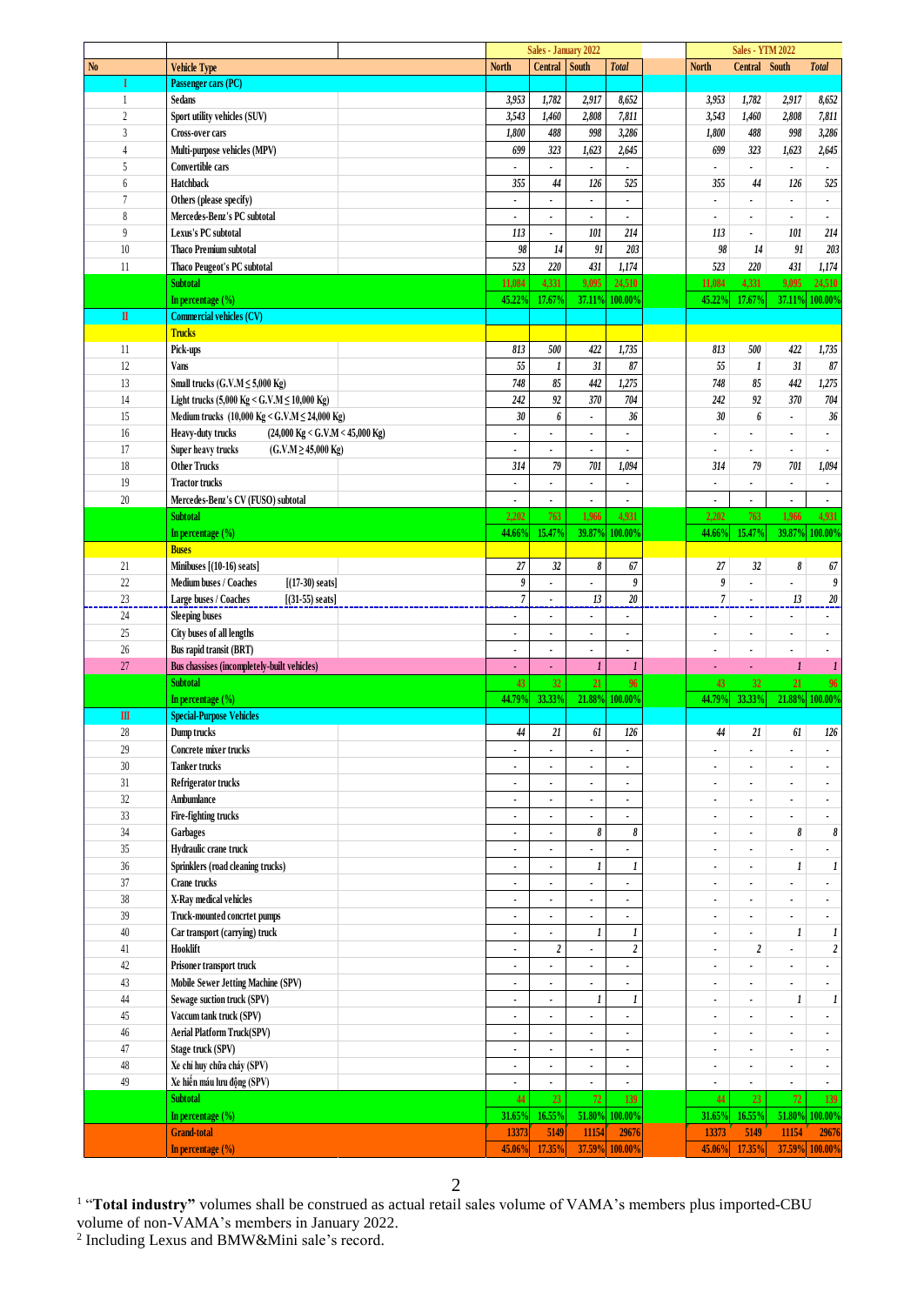### **VAMA volume compared to last month as follows:**

|                             | <b>Jan-22</b> | <b>Jan-21</b> | <b>Dec-21</b> | pinerence<br>January-21<br>vs January-<br>20 | pinerence<br>January-21<br><b>VS</b><br>December- |
|-----------------------------|---------------|---------------|---------------|----------------------------------------------|---------------------------------------------------|
| Total*                      | 29,676        | 24,216        | 43,526        | 23%                                          | $-32%$                                            |
| 1. Passenger cars (PC)      | 24,510        | 19,615        | 36,059        | 25%                                          | $-32%$                                            |
| 2. Commercial vehicles (CV) | 5,027         | 4,425         | 7,306         | 14%                                          | $-31%$                                            |
| 2.1 Trucks                  | 4,931         | 4,144         | 7,114         | 19%                                          | $-31%$                                            |
| 2.2 Buses                   | 96            | 281           | 192           | $-66%$                                       | $-50%$                                            |
| 3. Special-purpose vehicles | 139           | 176           | 161           | $-21%$                                       | $-14%$                                            |
| Bus chassis (khung xe buyt) |               | 12            |               | $-92%$                                       | #DIV/0!                                           |

*\*: not including bus chassis*

### **VAMA only YTM January results:**

|                             | <b>YTM 2022</b> | <b>YTM 2021</b> | <b>Difference</b> |
|-----------------------------|-----------------|-----------------|-------------------|
| Total*                      | 29,676          | 24,216          | 23%               |
| 1. Passenger cars (PC)      | 24,510          | 19,615          | 25%               |
| 2. Commercial vehicles (CV  | 5,027           | 4,425           | 14%               |
| 2.1 Trucks                  | 4,931           | 4,144           | 19%               |
| 2.2 Buses                   | 96              | 281             | $-66%$            |
| 3. Special-purpose vehicles | 139             | 176             | $-21%$            |
| Bus chassis (khung xe buýt  |                 | 12              | $-92%$            |

*\*: not including bus chassis*

### **2) Year-to-Month January Total Industry results in details:**

- Total Industry in FY January 2022 up 16% versus 2021.
- Passenger Car was up 24%; Commercial Vehicles was down 10% and Special-Purpose Vehicles was down 2% versus 2021.



*Chart 1:*